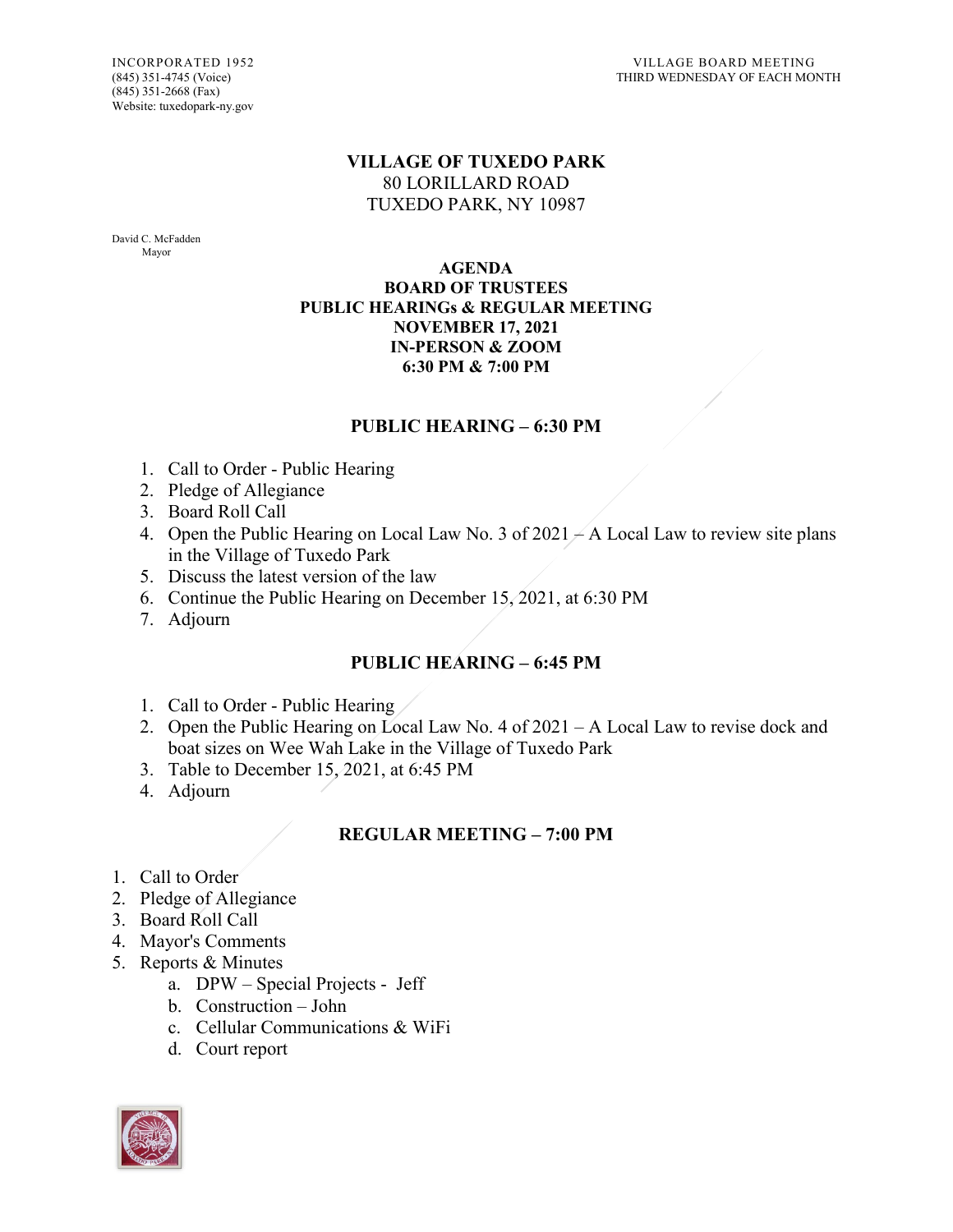- e. Water report
- f. Police report
- g. Legal report
- h. October Minutes
- 6. Public Comments Two minutes per person on agenda items only
- 7. Consent Agenda
	- a. Add all written reports to the permanent record
	- b. Approval of Minutes
	- c. Approval of a new committee named the Solar Committee to research and present the possible uses of solar technology in the village. Chaired by Trustee Joshua Scherer
	- d. Resolve to change the name of the Wee Wah Park & Lake Committee to the Wee Wah Park Committee, and the Village Lakes & Reservoir Committee to the Village Lakes Committee
	- e. Approve eight (8) hours of professional services for Cooper Arias LLP to do a prebudget audit in preparation for the 2022-2023 budget
	- f. Approve fifteen (15) additional hours for Desiree Hickey to assist Elizabeth Doherty with the backlog of billing applicants fees for the village engineer and architect
	- g. Approve waiving applicants fees for the village engineer and architect for several residents
	- h. Approve migrating from QuickBooks desktop to QuickBooks online and authorizing the trustee's access to view reports
	- i. Approve written survey of past applicants before the BAR, BZA, and PB to seek constructive comments for improving the application process
	- j. Resolution introducing a Draft Local Law No. 6 of 2021 A local Law to remove all references to vehicle Tags in the Village Code and to schedule a public hearing for 6:30 PM, on Wednesday, December 15, 2021, at the village hall to hear comments on the proposed law
	- k. Resolution requiring a memo summarizing the results of the bank requisitions be made available to the Board of Trustees within 10-days of the receipt of the bank statements.
	- l. Resolve to place a temporary short-term moratorium on applicant billing for village engineer and architect through the BAR
	- m. Authorize the Fyke Nature Association to have their annual Christmas Bird Count on Saturday, December 18, 2021, for approximately two hours from 10 AM to 12 PM.
	- n. Authorize the Tuxedo Joint Fire District to reappoint Commissioner Gardiner Hempel to a five-year term beginning January 1, 2022